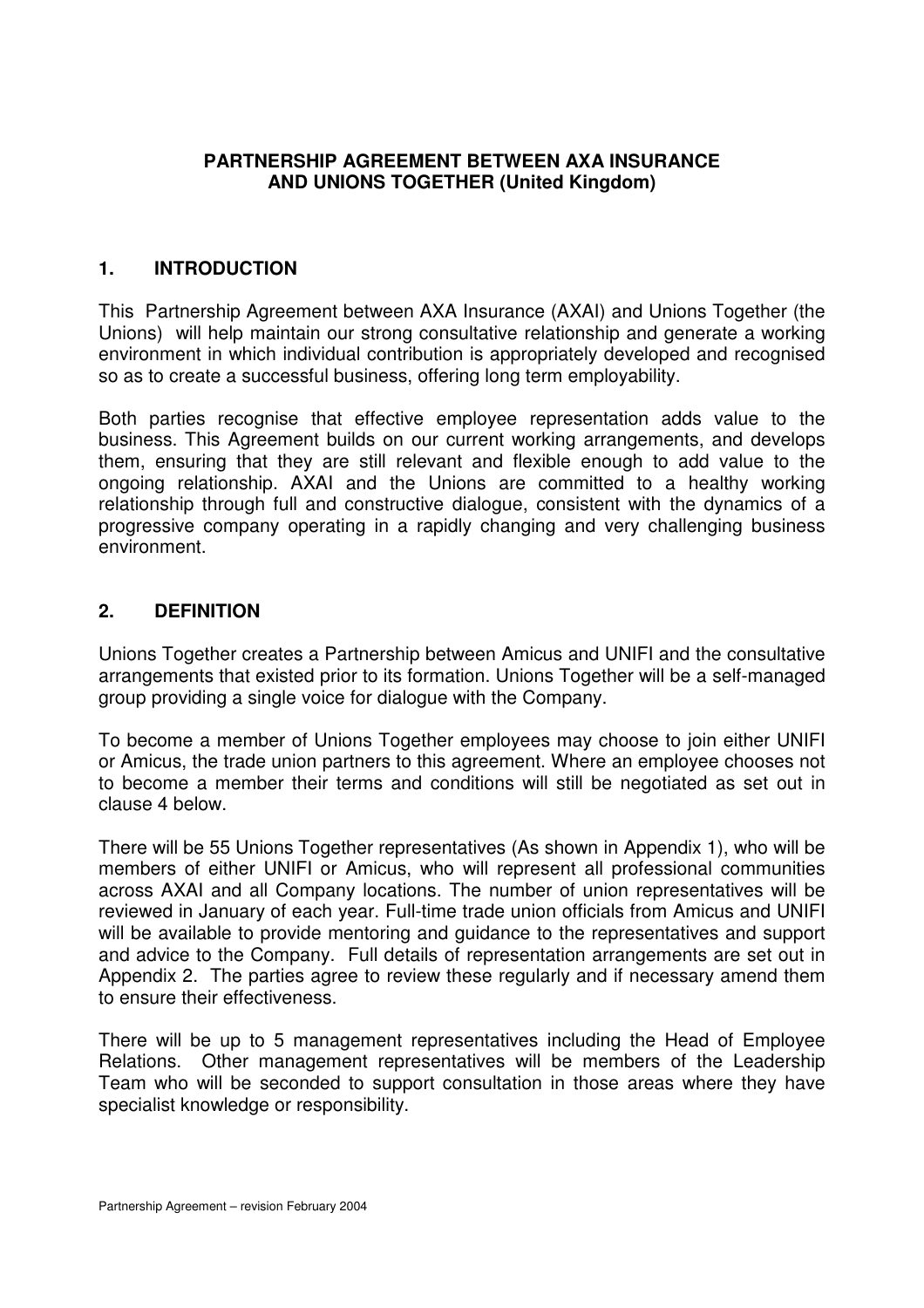#### **3. GENERAL PRINCIPLES**

- (i) AXAI and the Unions, on behalf of their members, recognise and respect each others' separate and shared aims in the context of building a successful business. AXAI recognises Unions Together as the negotiating body for all its employees other than its Management Grades where separate arrangements apply.
- (ii) The Unions recognise the right of AXAI management to plan and manage the business and communicate to and receive feedback from all employees whether union members or not. AXAI and the Unions seek to establish and maintain for all employees terms and conditions of service, which provide competitive advantage. Terms and conditions will align with the principles of all aspects of current employment legislation and as such will be fair and in particular will support equality of treatment, irrespective of sex, marital status, disability, age, religious or political beliefs, race, colour, nationality, ethnic or national origins or sexual orientation.
- (iii) AXAI and the Unions, will seek always to work together in a spirit of partnership and co-operation and as such commit themselves to striving to avoid confrontation and conflict, which could damage the best interests of the business or interests of the employees. This will be achieved by communicating, consulting, sharing information, listening and recognising the joint interests all parties have in making AXAI a successful Company.
- (iv) Both parties also recognise the importance of an ongoing dialogue, which relates to the speed of change required in the Company. It is agreed therefore, to establish a Joint Consultative Committee (JCC), which will meet six weekly or at such other intervals as may be dictated by the developments within the Business. AXAI Head of Employee Relations, or nominated deputy, will chair the meeting. This will be a forum for structured exchanges to discuss important business issues facing AXAI and the forum for all negotiations on terms and conditions of employment other than those matters which can be negotiated and agreed at a local level by local representatives and managers.
- (v) The JCC will have wide representation across parts of the organisation represented by the Unions, with the exception of Employee Relations and other management representatives, its composition will be entirely of Unions Together members. The agenda for meetings of the JCC will include management updates on corporate developments.
- (vi) Both parties recognise that issues will occur that are too urgent to wait until the next JCC. In this case the nominated point of contact for the Company will be Head of Employee Relations or their nominated deputy e.g. in periods of absence and on behalf of the Unions, one of the Seconded Representatives will take responsibility for keeping other members of the JCC advised as appropriate.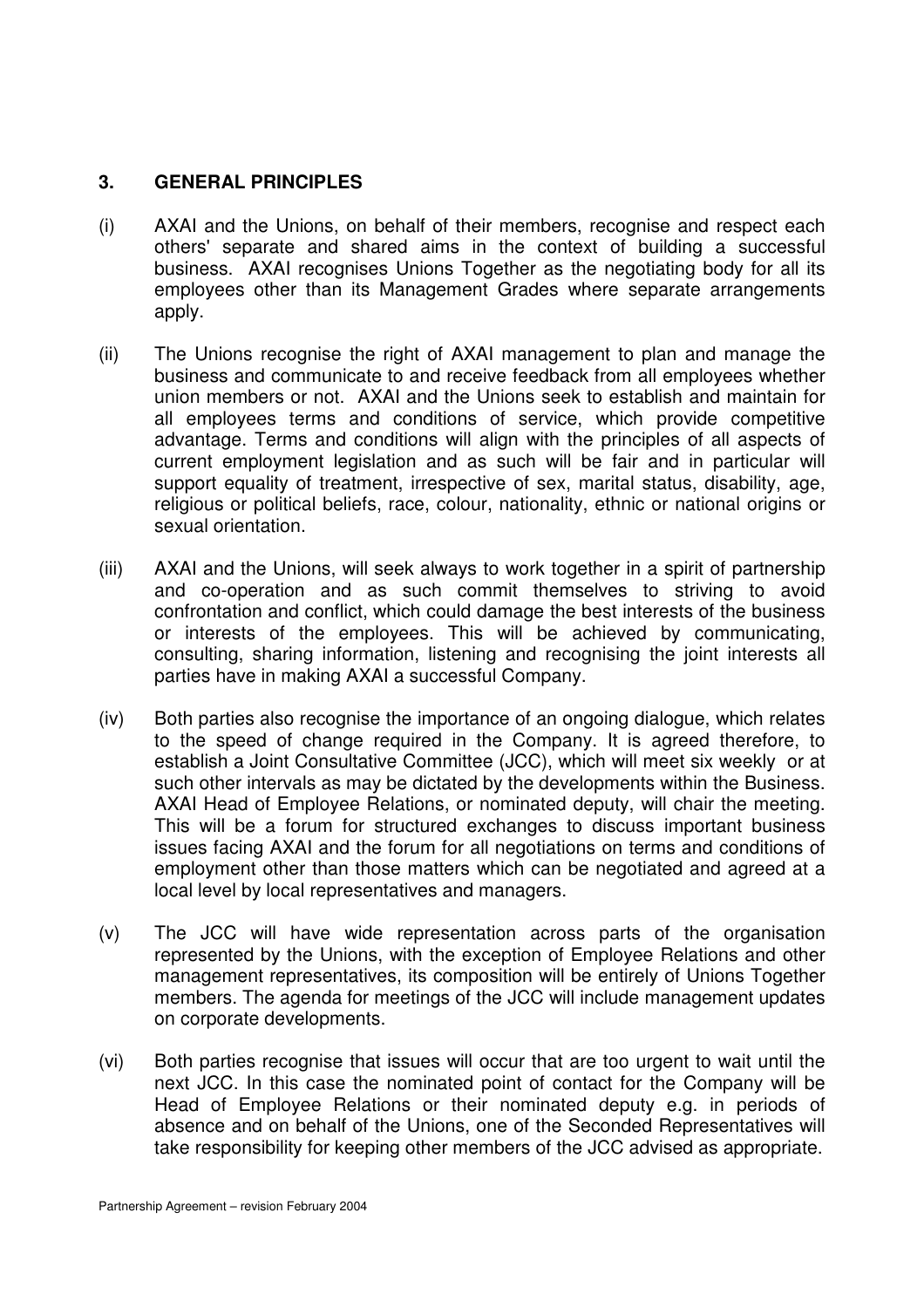- (vii) Both parties recognise that open sharing of relevant information, particularly on movements in the pay markets in which AXAI operates, will be fundamental to the creation of trust and confidence required to underpin this Agreement.
- (viii) The good sense of joint communication is accepted by both AXAI and the Unions and will be used whenever relevant.
- (ix) The establishment of these principles is a statement that both AXAI and the Unions wish to avoid an adversarial or conflict-ridden relationship and both recognise the importance or keeping this in mind, also, in any separate communications they issue.

## **4. SCOPE**

AXAI recognises the right of the Unions to negotiate on issues, which have impact on terms and conditions of employment for its members. This will include the following:-

- (i) Benefits and Pay
- (ii) Equal Opportunities
- (iii) Introduction of new technology
- (iv) Changes in working practices
- (v) Grievance and Disciplinary matters to ensure compliance with employment legislation.
- (vi) Health and Safety Issues
- (vii) Working Hours
- (viii) Extent of Training and Development
- (ix) Any Human Resources practices or guidelines which are to be introduced or amended.

#### **5. REPRESENTATION**

- (i) The full-time Union Officials will be responsible for the nomination and election of the Unions representatives, which the Company commits to support. Representatives will be elected for a period of two years.
- (ii) The Unions representatives will conform to their conditions of employment, the requirements of this Agreement and regulations of AXAI. Reasonable time off to carry out their functions within the terms of this Agreement shall be provided. (Refer to Appendix 2).
- (iv) Actions taken by any union elected representative in good faith and in pursuance of his or her duties shall not adversely affect his or her employment with AXAI.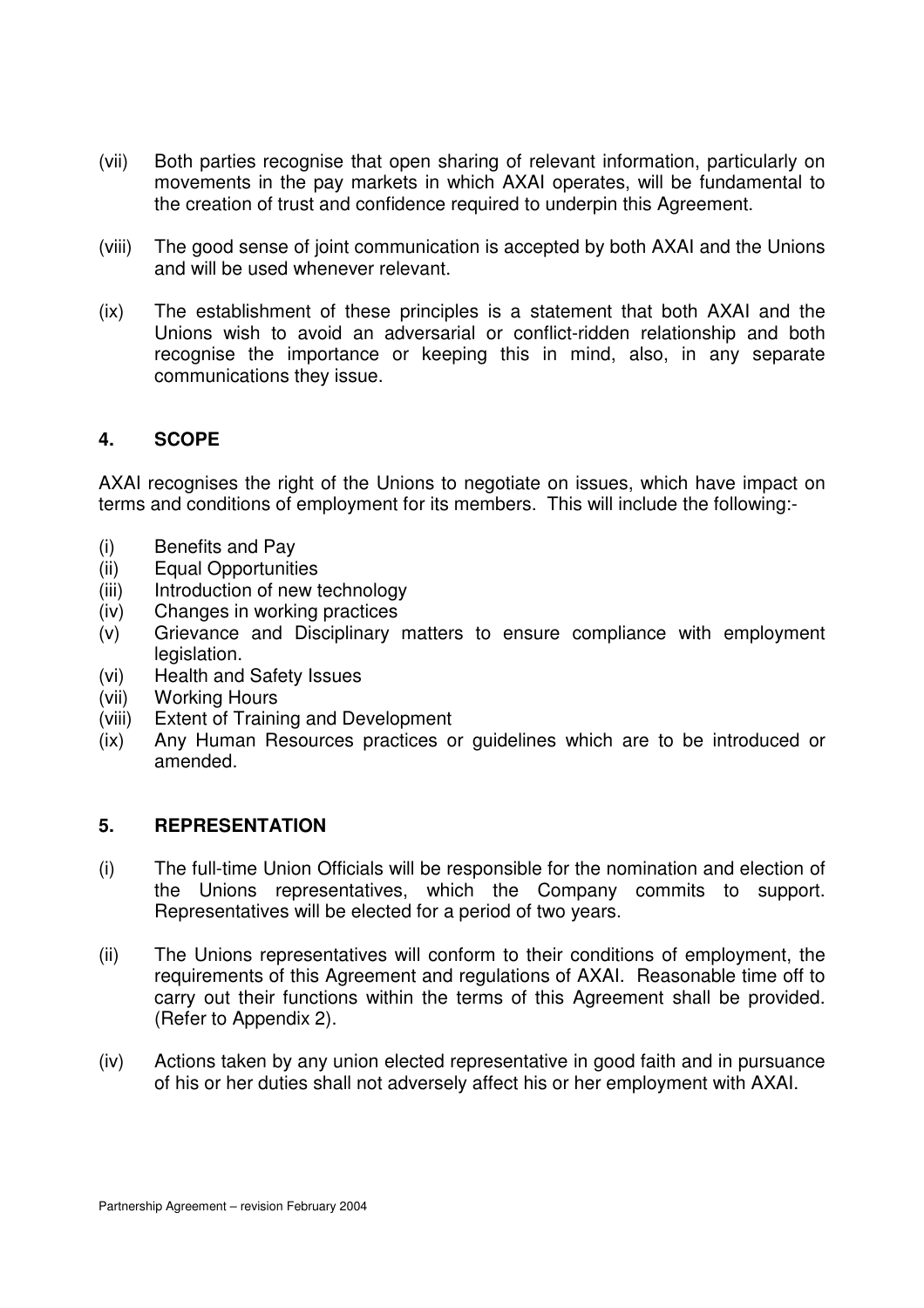## **6. LOCAL CONSULTATION**

In the spirit of partnership a significant amount of consultation should take place at a local level between on site management and Union representatives. Examples of the types of issues that may be dealt with at a local level have been provided to management and may include:

- (i) proposed changes to working patterns restricted to one department (unless these would amount to changes in terms and conditions of employment;
- (ii) proposed changes to the structure of a department where these would not result in any job losses;
- (iii) proposed re-evaluation of roles within one department; and
- (iv) issues affecting the working conditions only of local staff

## **7. FACILITIES**

The Company undertakes to pay the salary and expenses of the Union representatives in the normal way with regard to union activities connected with the Company. The Company also undertakes to provide reasonable facilities for representatives including email and intranet access, use of the telephone and access to photocopying. Internet access will be made available for Union Learning Representatives.

## **8. OPERATION OF THE AGREEMENT**

The Unions agree to: -

- (i) Ensure elected representatives come from all areas of the business, and that every member is given an equal opportunity to participate.
- (ii) Pass on non-sensitive information (and keep sensitive information confidential) to their membership in order that their members can fully appreciate the business environment in which decisions have been reached. This will lead to an increased awareness among members of AXAI's challenges and opportunities.
- (iii) Help the business achieve its targets where possible whilst at the same time recognising that the needs of the business and employees will not always accord fully.
- (iv) Help the business adapt to changing circumstances and to become more competitive.
- (v) Recognise the right of AXAI management to plan and manage the business and communicate with all its employees.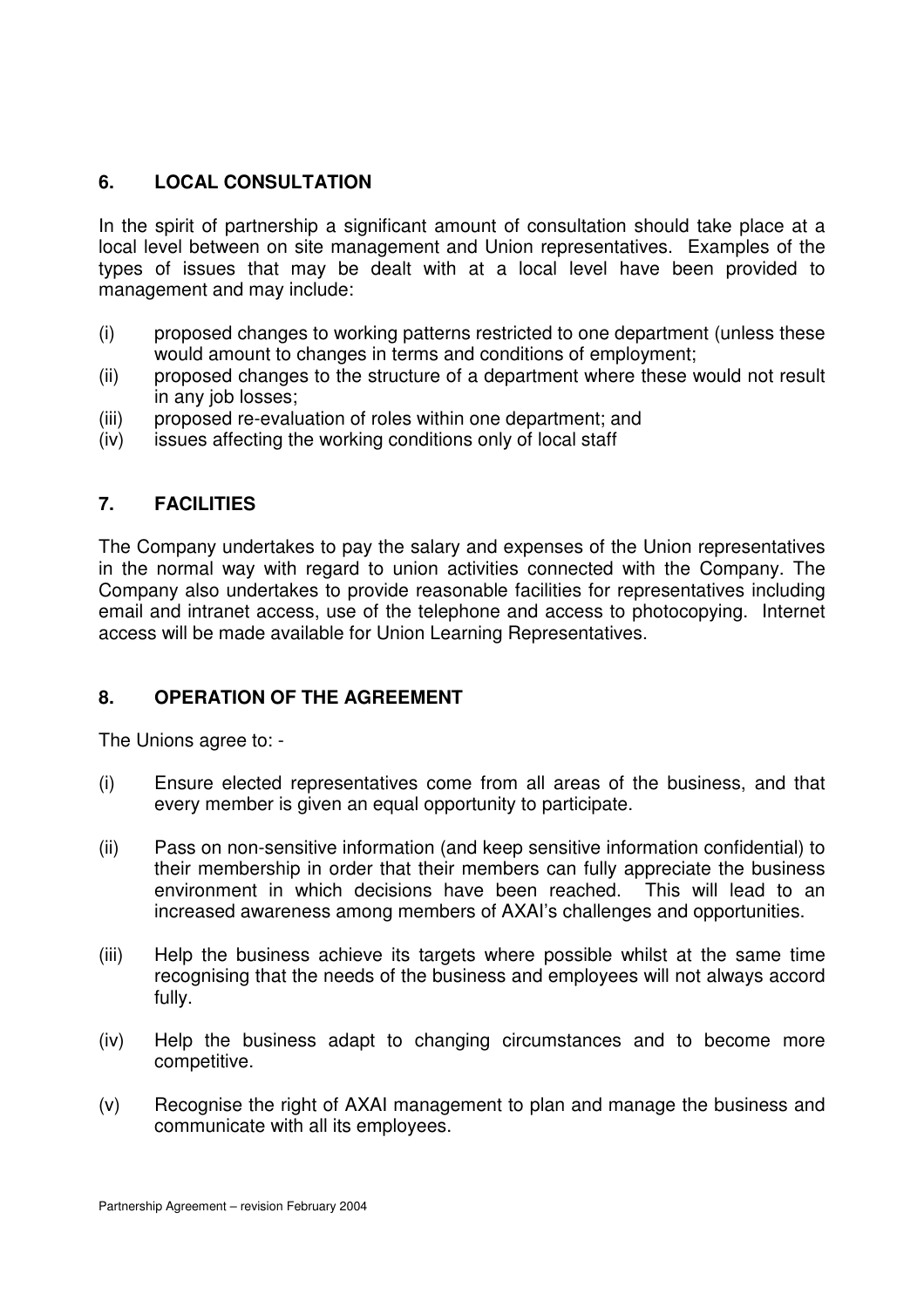AXAI agrees to:

- (i) Recognise the importance of the Unions' recruitment efforts.
- (ii) Provide equal partner status to the Unions' representatives on any body where they have representation rights.
- (iii) Consult with the Unions, at the earliest practicable opportunity, concerning any planned change, which affects employees.
- (iv) Listen to representations made by the Unions and where appropriate be willing to adapt decisions, plans and their communication.

The Agreement can be terminated by either AXAI or the Unions giving six months' notice to the other party in writing.

Signed on behalf of AXAI Signed on behalf of Unions Together

Date……………………………….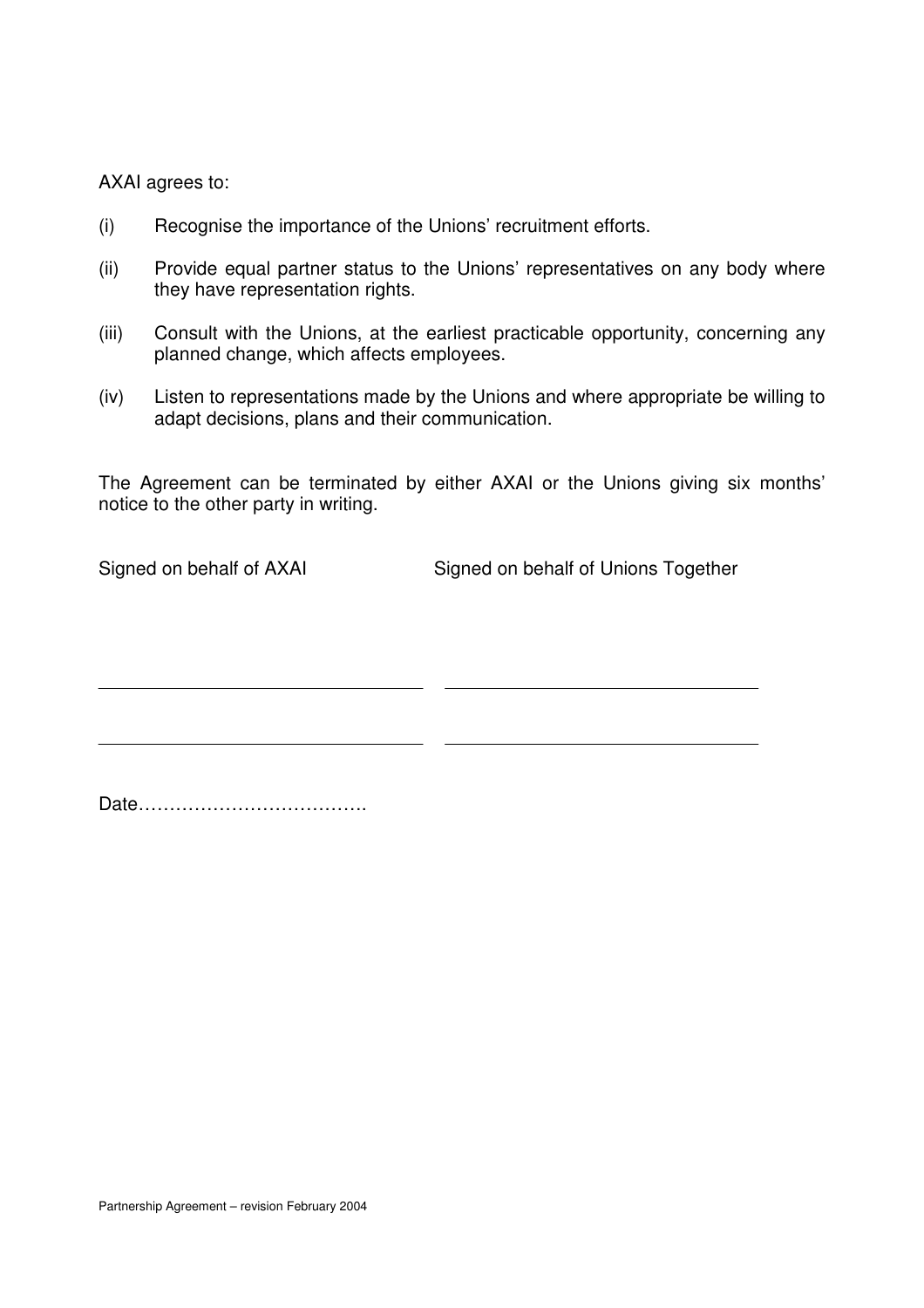# **APPENDIX 1**

# **PARTNERSHIP AGREEMENT**

# **REVISED UNION FACILITIES**

| Location       | Number of Staff (22.09.03) | <b>Number of Reps</b> |
|----------------|----------------------------|-----------------------|
| Birmingham     | 270                        | 3                     |
| <b>Bolton</b>  | 381                        | 4                     |
| <b>Bristol</b> | 30                         |                       |
| Cardiff        | 65                         |                       |
| Carlisle       | 11                         |                       |
| Darlington     | 291                        | 3                     |
| Glasgow        | 247                        | 3                     |
| Haverhill      | 246                        | 3                     |
| Ipswich        | 1029                       | 8                     |
| Leeds          | 115                        | $\overline{2}$        |
| Leicester      | 37                         |                       |
| London         | 346                        | 4                     |
| Lytham         | 426                        | 5                     |
| Maidstone      | 20                         |                       |
| Manchester     | 95                         |                       |
| Morecambe      | 429                        | 5                     |
| Newcastle      | 29                         |                       |
| Reading        | 53                         |                       |
| Redhill        | 47                         |                       |
| Sheffield      | 14                         |                       |
| Southampton    | 34                         |                       |
| LIW/WFH        | 314                        | $\overline{4}$        |
| <b>TOTALS</b>  | 4529                       | 55                    |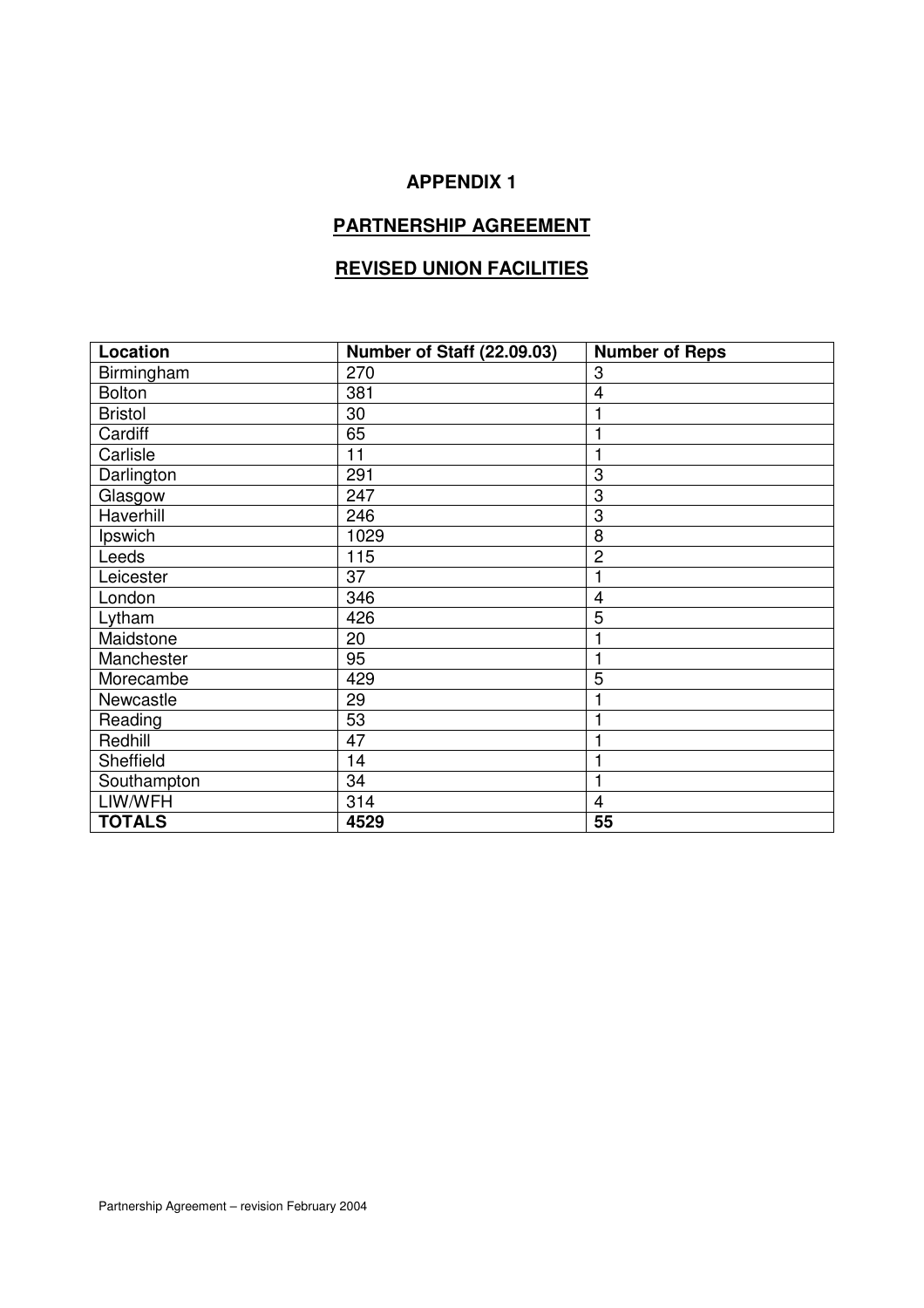### **APPENDIX 2**

## **PARTNERSHIP AGREEMENT – UNION FACILITIES**

#### **1. Union Representatives**

As a result of negotiations with 'Unions Together' (Amicus & UNIFI), facilities for Union Representation will now be allocated on the following basis:

| <b>Number of Staff</b>                                      | <b>Number of Union Representatives</b><br>(per identified business unit or location) |  |  |
|-------------------------------------------------------------|--------------------------------------------------------------------------------------|--|--|
| $1 - 100$                                                   |                                                                                      |  |  |
| every extra 100 or part thereof up to a<br>maximum of eight |                                                                                      |  |  |

Union Representatives will be assisted by Support Representatives in the business unit or location.

#### **2. Time Off for Union Duties**

In each business unit or location of 201 staff or greater there will be a Union Representative who will be the main point of contact (Main Union Representative) and will be allocated up to 25% of the working week for Union duties.

All Representatives who are members of the National Company Committee will be allocated up to 15% of the working week for Union duties. If a member of the National Company Committee is also a Main Union Representative, this 15% is deemed to be included within the overall figure of 25%.

Other Union Representatives (Local Union Representatives) will receive up to 10% of the working week for Union duties.

Union Learning Representatives (ULR) will receive up to 10% of the working week for ULR duties. If a ULR is also a Local or Main Union Representative, or a member of the National Company Committee, this 10% is deemed to be included within their previous allocation.

The Company should expect each Representative, with the exception of ULRs, to spend some of their working week on union facing activities (such as recruitment). This time is deemed to be included within an individual representative's overall quota.

Support Representatives will have reasonable time off requirements but limited to issuing and receiving Union communications, providing feedback and health and safety matters.

All Representatives will be eligible for up to 3 half day training/briefing sessions per year. As a general rule this time will be included within the quotas referred to but in the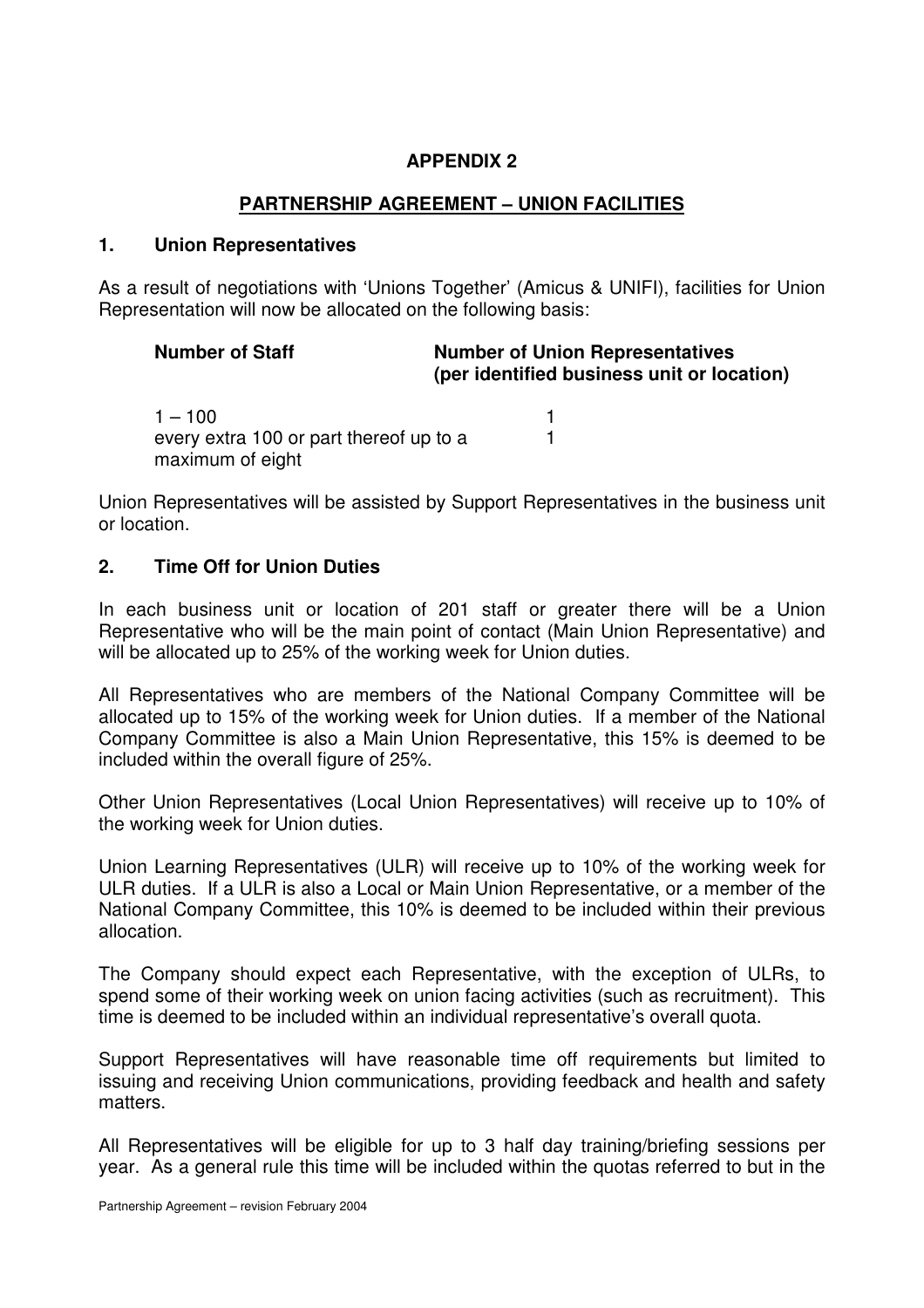case of Support Representatives this is likely to be in addition to their "reasonable time off requirement".

Union Representatives (including ULRs) must undergo an initial 5 day training course recognised by the TUC. This will be seen as a one off initial investment in the union partnership and as such will be in addition to the "reasonable time off requirement" applicable for their level of representative. If any additional training is required for the future development of an individual union representative, which would take their time off beyond the level allowed, this should be discussed on an individual basis.

Commitments connected to mergers or major business re-organisation may be in addition to the above quotas and will be mutually agreed at the time.

If, as a result of location, time spent travelling on Company business means that an individual Representative is likely to exceed their normal quota, this may be agreed with the individual's business manager. If this cannot be agreed, the matter should be referred to the Head of Employee Relations.

## **2.1 What constitutes Union Duties?**

The list below sets out those activities that will be classed as Union Duties and will fall within the time off requirements referred to above. This list is not intended as an exclusive or exhaustive list but should be used as a general guide to business as usual activities.

#### *Local and Main Union Representatives Union Learning Representatives*

- Disciplinary and Grievance cases for individual members
- Queries from individual members
- Health and Safety issues
- Attending JCC
- Pay review meetings
- Project meetings
- Recruitment (of Union members)
- Distributing union communications and providing feedback
- Attendance at Unions' annual conference
- Union representative meetings
- NCC
- Union training courses
- Attendance at Company workshops (if invited in capacity of union representative not member of staff)
- Meeting with management (if attended in capacity of union representative not member of staff)

- Analysing learning or training needs
- Providing information and advice about learning or training matters
- Arranging learning or training (not just work related or work based training)
- Promoting the value of learning or training
- Consulting the employer about carrying on any such activities
- Preparation to carry out any of the above activities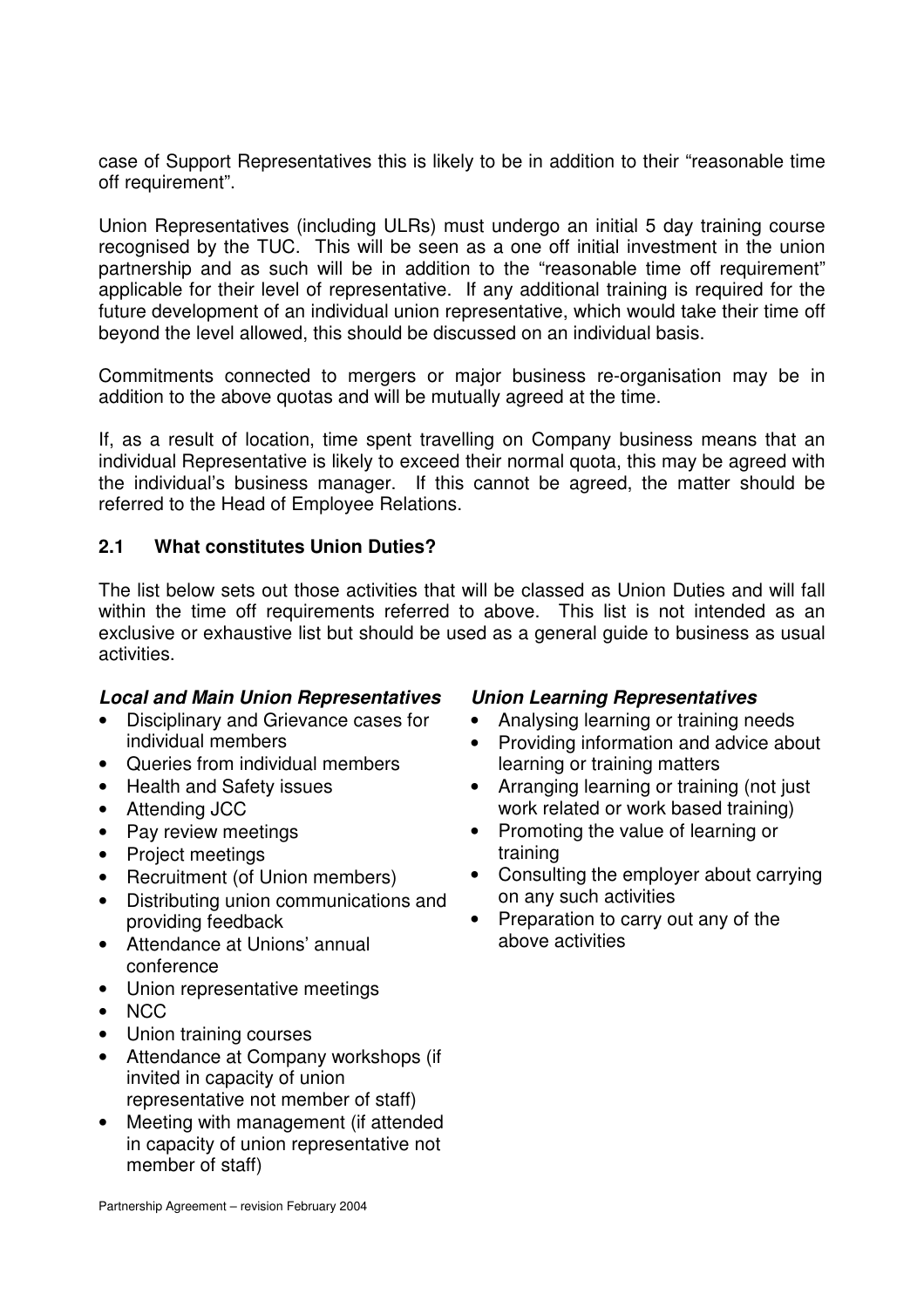Attendance at the European Works Council (EWC) does not count towards a union representative's allocation of time off for union duties. Any time off taken to attend meetings of the EWC must however be agreed in advance with local management.

## **2.2 Can roles within the Union be held consecutively?**

It is necessary for some roles within the Union structure to be held consecutively in order to maximise effective consultation:

- The Chair and Vice-Chair of the NCC will be the principal attendees of the JCC
- Wherever possible involvement, by Union representatives, in specific projects and meetings will be decided by reference to their specific skills and expertise

## **3. Seconded Union Representatives**

The Union Representatives will be assisted by 2 full time Seconded Union Representatives.

## **4. The Role of the Representative**

The role of the Representative includes the following:

- Conduct themselves within the spirit of this Partnership Agreement.
- Recruit new members.
- Represent members in disciplinary/grievance procedures where requested.
- Develop an understanding of business goals and strategy.
- Promote service excellence.
- Enable the decision making process.
- Receive, collate and act on the views of members.
- Review new and existing policy and practice.
- Consult and negotiate on terms and conditions.
- Review health and safety practice.
- Consult on any company restructuring.
- Encourage trust and effective communication between managers and their teams.

If there is an issue with the performance, capability or conduct of an individual, which may affect that person's suitability to be a Union Representative, this will be discussed between the professional officers of Unions Together and Employee Relations who will work together to find a solution.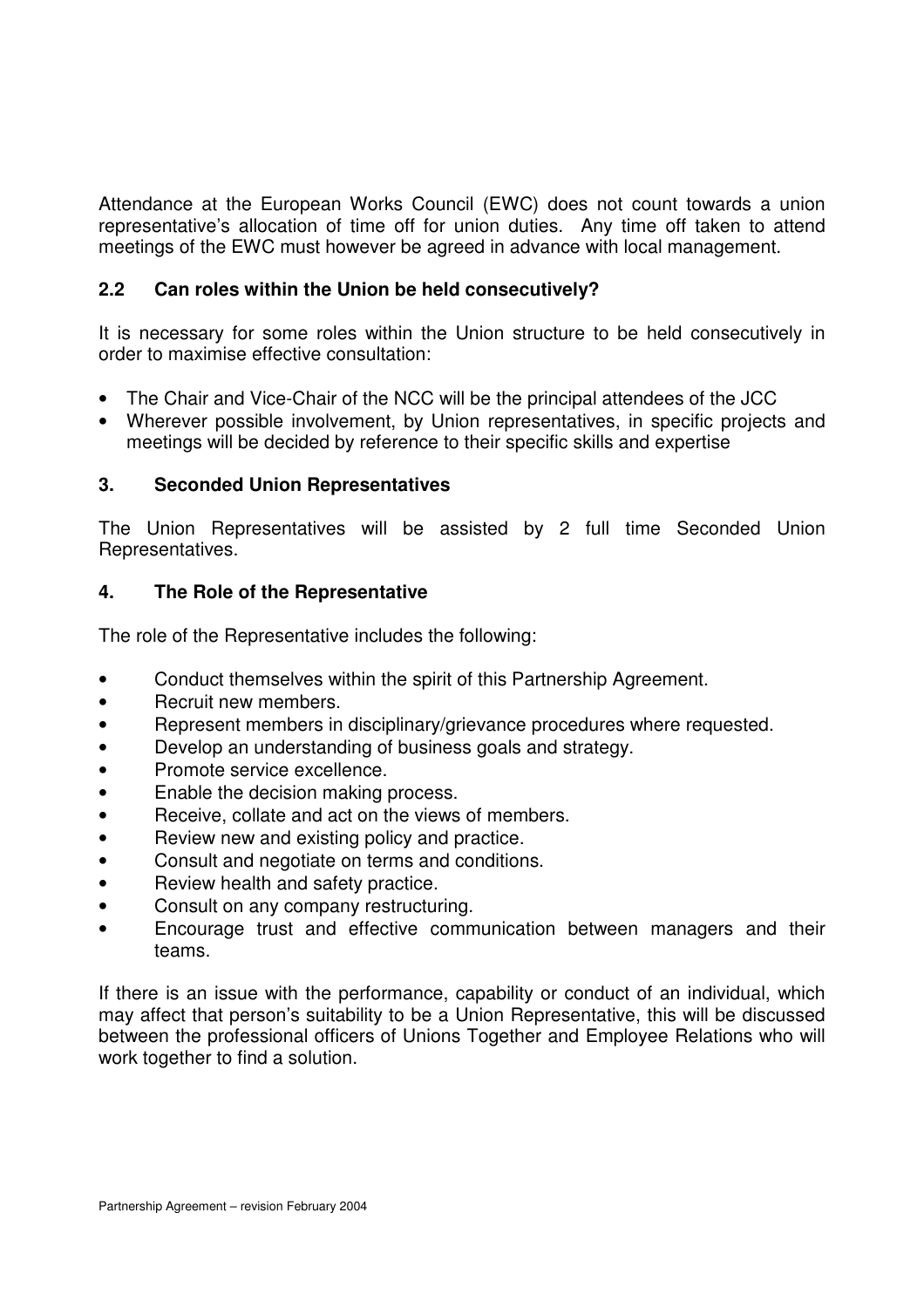## **5. Union Representatives' Charter**

A Union Representatives' Charter (see Appendix 3) has been developed jointly by Unions Together and Management. When a member of staff agrees to become a Union Representative, this Charter will be discussed and signed up to by both the member of staff and their manager.

## **6. The Company's Commitment**

The Company will ensure the necessary equipment and communication links are arranged to facilitate effective integration with Company offices. It will also provide appropriate facilities to allow Union Representatives to perform their duties.

The Company will meet the costs of travel and accommodation for Union Representatives conducting Company business.

The Company will ensure that no Union Representative receives unfavourable treatment by any Management structure for diligently carrying out official Union business. In addition, the amount of work allocated to the Union Representative will take into consideration their Union commitments and their Union work will be borne in mind when assessing performance. The Company recognises the valuable role that Union Representatives play and that being a Union Representative is part of the day job.

The Company recognises the right of all members of staff to belong to a Trade Union and recognises the benefits of union representation.

## **7. The Unions' Commitment**

Unions Together will adequately train their Representatives, to ensure that they have the style, experience and conduct themselves in the necessary manner, to enable the way of working prescribed in the Partnership Agreement. They will seek to maximise employee influence.

Unions Together will meet all the Union Representatives non-business costs.

Unions Together will provide full-time officers to support and guide the Union Representatives.

Unions Together will conduct all business in a partnership manner, this will mean working together in a flexible way and consulting up, down and across the organisation. We will drive for the success of the company by understanding the goals of the business, being committed to its success and managing change together.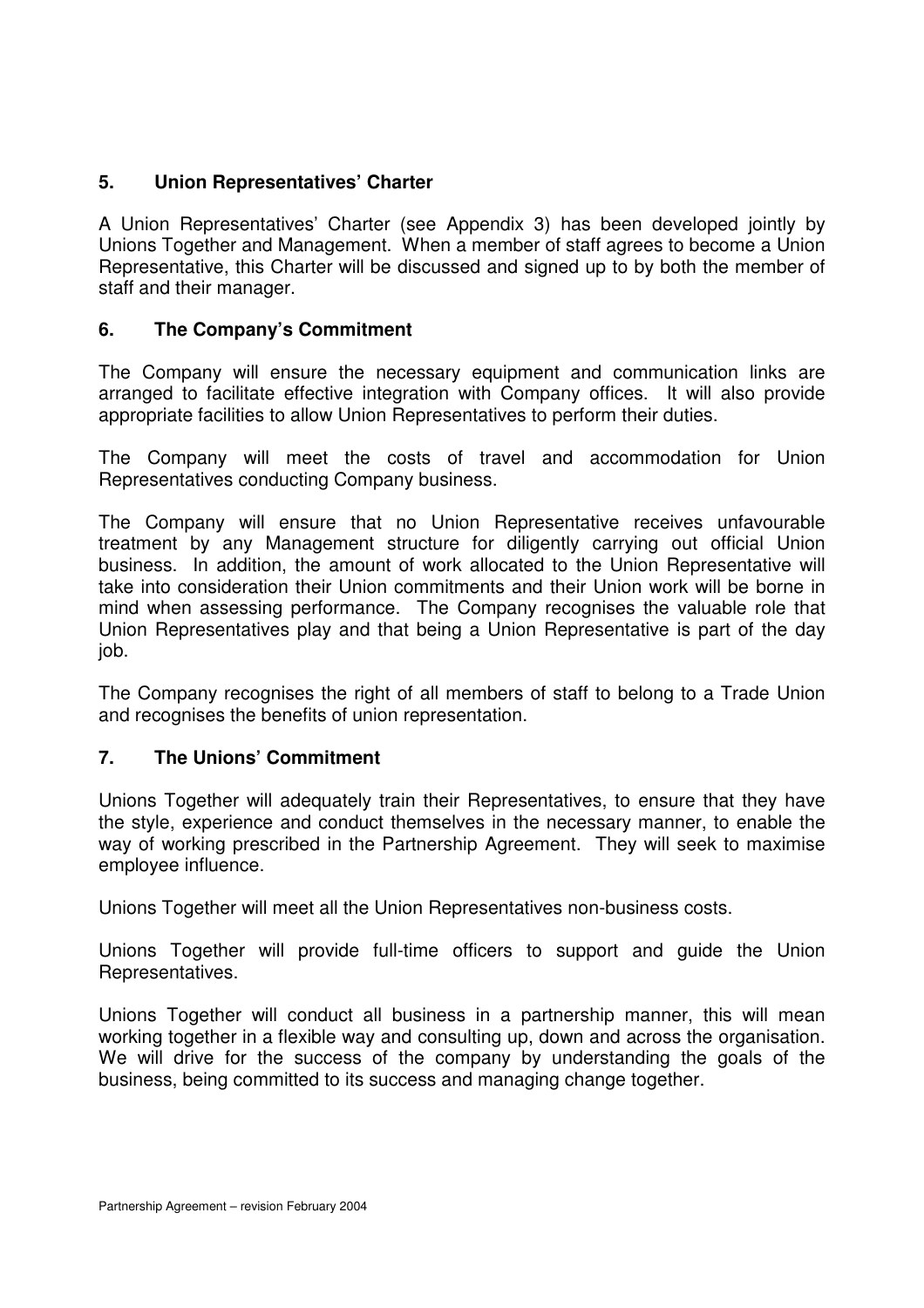## **8. The Partnership Commitment**

The Company and Unions Together will work in an atmosphere of mutual trust and understanding, respecting each others independence whilst recognising differences and respecting alternative views. They will work together in a positive manner always seeking to maximise the ability to generate solutions and overcoming negativity and cynicism.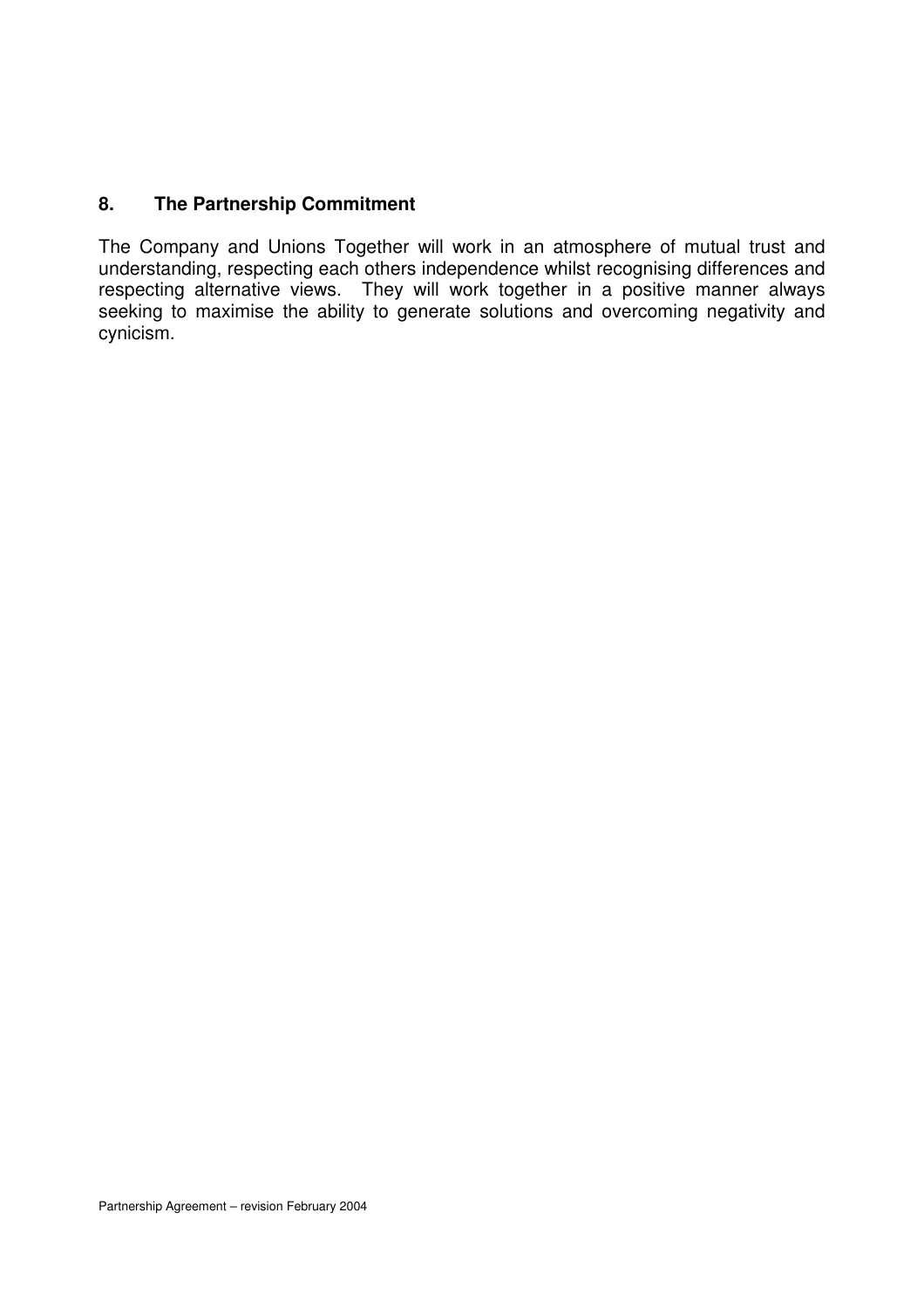#### **APPENDIX 3**

#### **PARTNERSHIP AGREEMENT**

#### **UNION REPRESENTATIVES' CHARTER**

AXAI and Unions Together have entered into a Partnership Agreement, which expresses their joint commitment to working in an environment where it is recognised that effective employee representation adds value to the business.

In order to meet this commitment, Management and local union representatives need to work together within the terms of the Partnership Agreement.

A Union Representatives Charter (the Charter) has been designed to assist both managers and union representatives by ensuring that the relationship is on an agreed footing from the outset.

The Charter should be read and signed by both the Union Representative and their direct manager (if direct manager is a team leader by their manager also) and a copy provided to Employee Relations. An example of the Charter is attached to this Agreement.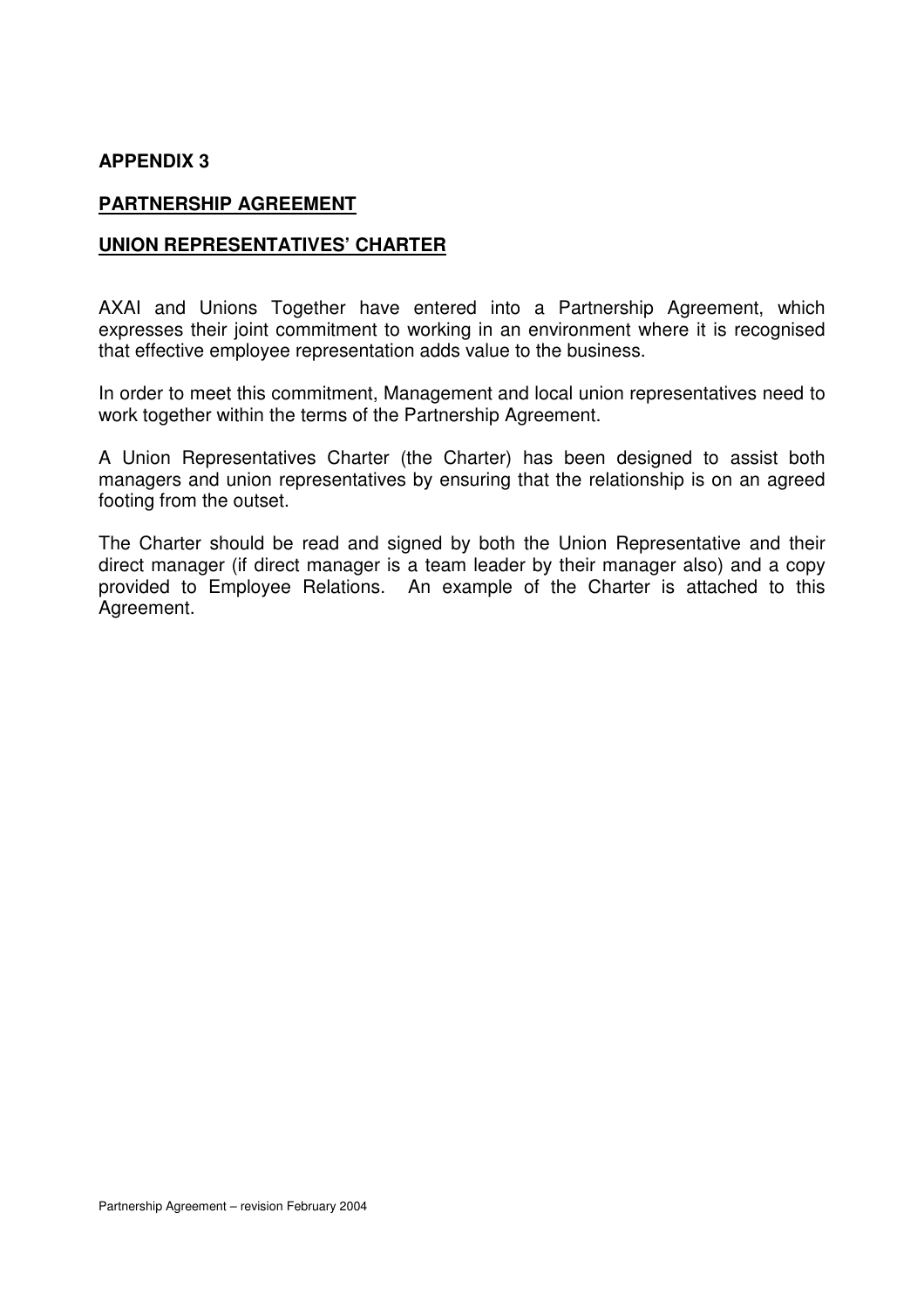# **Union Representatives' Charter**

| Role                                                                                    |  |  |  |  |  |  |
|-----------------------------------------------------------------------------------------|--|--|--|--|--|--|
| has been appointed as a Main/Local/Support/                                             |  |  |  |  |  |  |
| Learning Representative* at the ___________________________ office. They have also been |  |  |  |  |  |  |
| appointed as Chair/Vice-Chair/a member of the National Company Committee (NCC)*.        |  |  |  |  |  |  |

#### Duration

has been appointed as a Union Representative for a period of two years effective from

#### Time Off

Their total allocation of time off for union duties is up to 10  $/15 / 25 \%$ \*. As has been appointed as a Support Representative, they have not been provided with a specific time allocation but reasonable time off requirements but limited to issuing and receiving Union communications, providing feedback and health and safety matters will be allowed.

The Manager and the Union Representative should meet towards the end of one month to discuss the Union Representative's time off requirements for the following month. This will enable potential conflicts of resource to be highlighted at an early stage. There may be occasions when time off for union duties is required at short notice e.g. individual disciplinary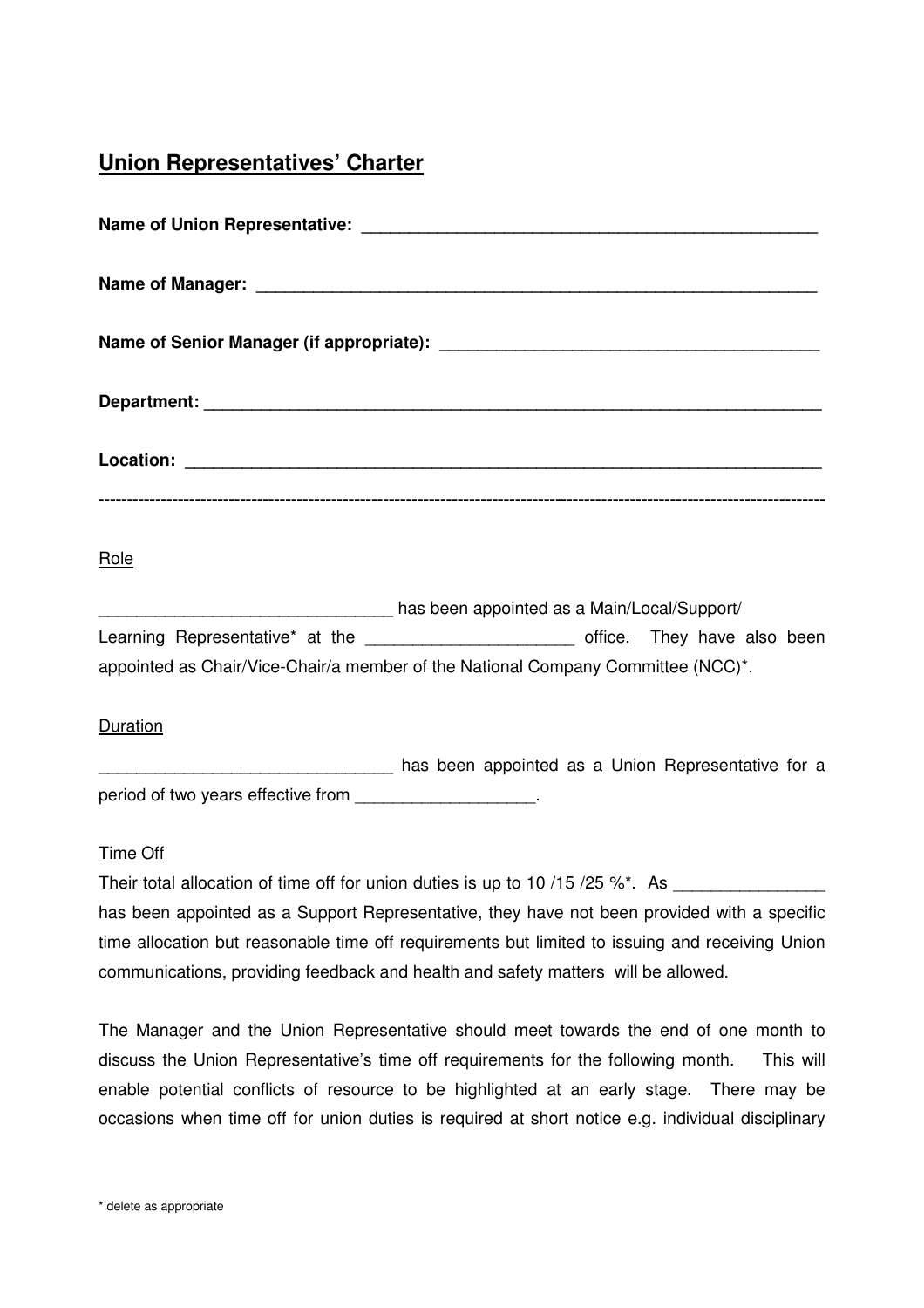cases and this should be granted unless exceptional operational reasons mean this is not possible. In all cases, the Union Representative should discuss their time off requirements with their manager.

#### Union Duties

The following activities are classed as union duties. This is not an exclusive or exhaustive list but should be used as a general guide to business as usual activities.

#### *Local and Main Union Representatives Union Learning Representatives*

- Disciplinary and Grievance cases for individual members
- Queries from individual members
- Health and Safety issues
- Attending JCC
- Pay review meetings
- Project meetings
- Recruitment (of union members)
- Distributing union communications and providing feedback
- Attendance at Unions' annual conference
- Union representative meetings
- NCC
- Union training courses
- Attendance at Company workshops (if invited in capacity of union representative not member of staff)
- Meeting with management (if attended in capacity of union representative not member of staff)

#### **Facilities**

Reasonable facilities will be provided for the Union Representatives including e-mail and intranet access, use of the telephone and access to photocopying. Internet access will be provided for ULRs.

#### Performance Management

The Manager agrees that when allocating work to the Union Representative, they will take into account the fact that they are entitled to up to 10 /15/ 25 %\* of their time for union duties.

- Analysing learning or training needs
- Providing information and advice about learning or training matters
- Arranging learning or training (not just work related or work based training)
- Promoting the value of learning or training
- Consulting the employer about carrying on any such activities
- Preparation to carry out any of the above activities